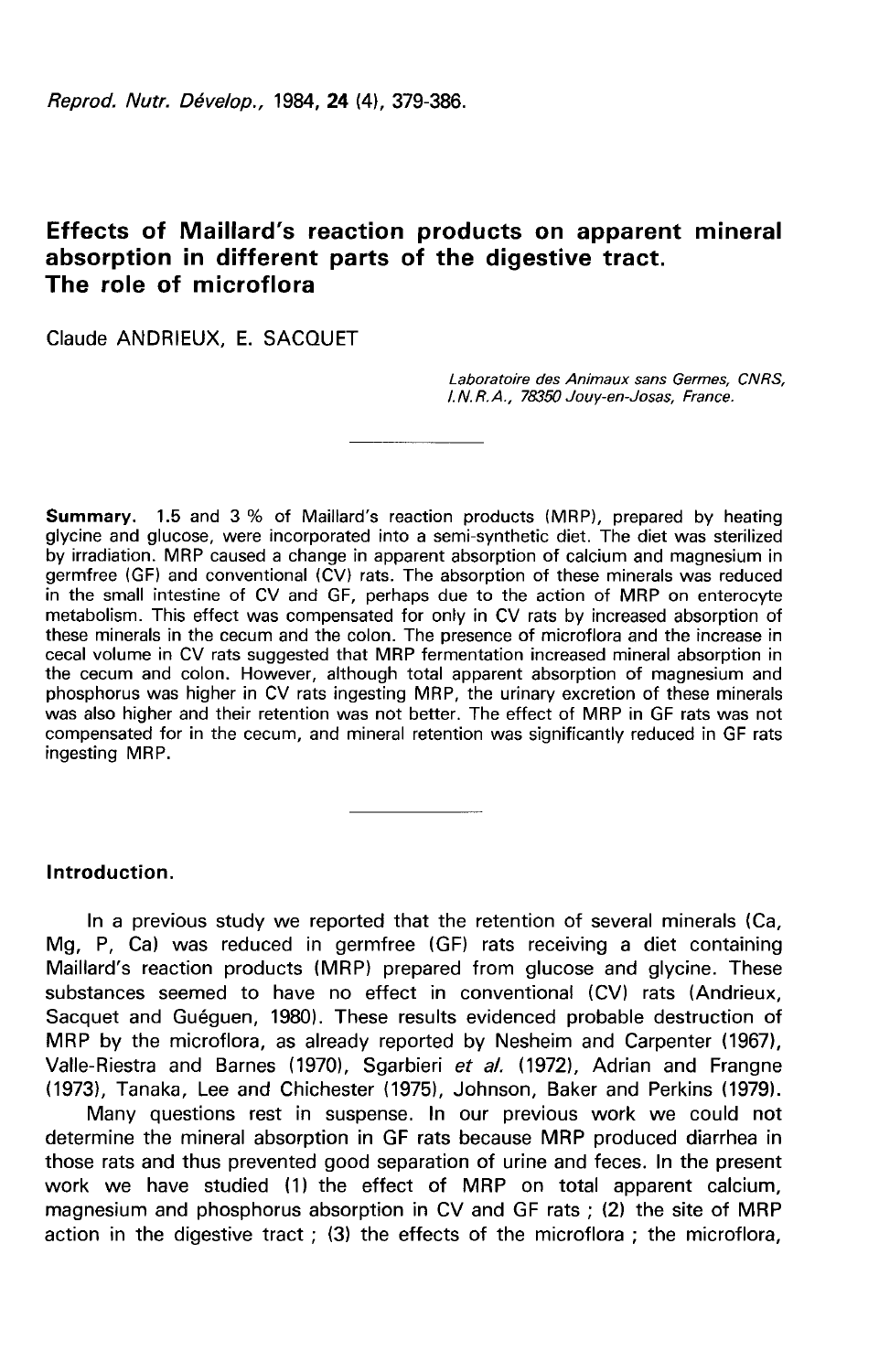although it destroys the MRP, must be abundant to do so and thus the MRP are destroyed in the cecum and colon.

We have used a technique permitting the estimate in vivo of apparent mineral absorption in different parts of the digestive tract, *i.e.* the small intestine, cecum and colon.

# Material and methods.

The MRP were prepared by heating a pasty medium of an equimolecular mixture of glucose and glycine at 120 °C for 20 min. In our conditions, 16 % glucose and 25 % glycine were not converted. After dilution, the MRP were lyophilized and incorporated into the diet (Andrieux, Sacquet and Gu6guen, 19801.

Three-month old Fischer strain 344 male rats (GF kept in Trexler isolators and CV raised in a conventional rat room) were given a semi-synthetic diet and CV raised in a conventional rat room) were given a semi-synthetic diet<br>(table 1) for 4 weeks containing 0 % (diet C), 1.5 % (diet M1.5) or 3 % (diet<br>M3) of MRP. At the 5th week, 0.2 % of titanium dioxide (TiO<sub>2</sub>) was the diet as a transit marker. The various diets were sterilized by  $\gamma$ -irradiation at 40 KGray in plastic bags sealed under vacuum ; they were distributed to the rats ad libitum in the form of a paste.

The method used to estimate mineral absorption has already been described (Andrieux and Sacquet, 1983). Briefly, a transit marker was incorporated into the diet long enough for marker excretion to equal marker intake. The 8 rats of each group were then killed at regular intervals over a 24-hour period, or at the rate of one rat every 3 h beginning at 16 h. The last 5 cm of the small intestine, cecum, proximal colon and distal colon were rapidly emptied of their contents. The ratio R (minerals/transit marker) was determined in the diet and at the above levels, N, of the digestive tract. The arithmetic mean of the R values found over

#### TABLE 1

#### Diet composition (%)

(\*) The mineral mixture includes (in  $q \% q$  of diet) : Calcium carbonate 1.3 ; monocalcium phosphate 0.55 ; dipotassium phosphate 1.125 ; disodium phosphate 0.5 ; sodium chloride 0.25 ; magnesium sulfate 0.6 ; iron citrate 0.1 ; zinc sulfate 0.025 ; manganese sulfate 0.040 ; copper sulfate 0.006 ; potassium iodide  $0.005$ ; cobalt chloride  $0.001$ . The mineral composition of each preparation was controlled by essay. The complete diet contained a mean (in mg/g dry matter) of  $Ca: 8.2 : P: 6.7 : Mg: 0.7$ .

(\*\*) In Andrieux, Guéguen and Sacquet, 1980.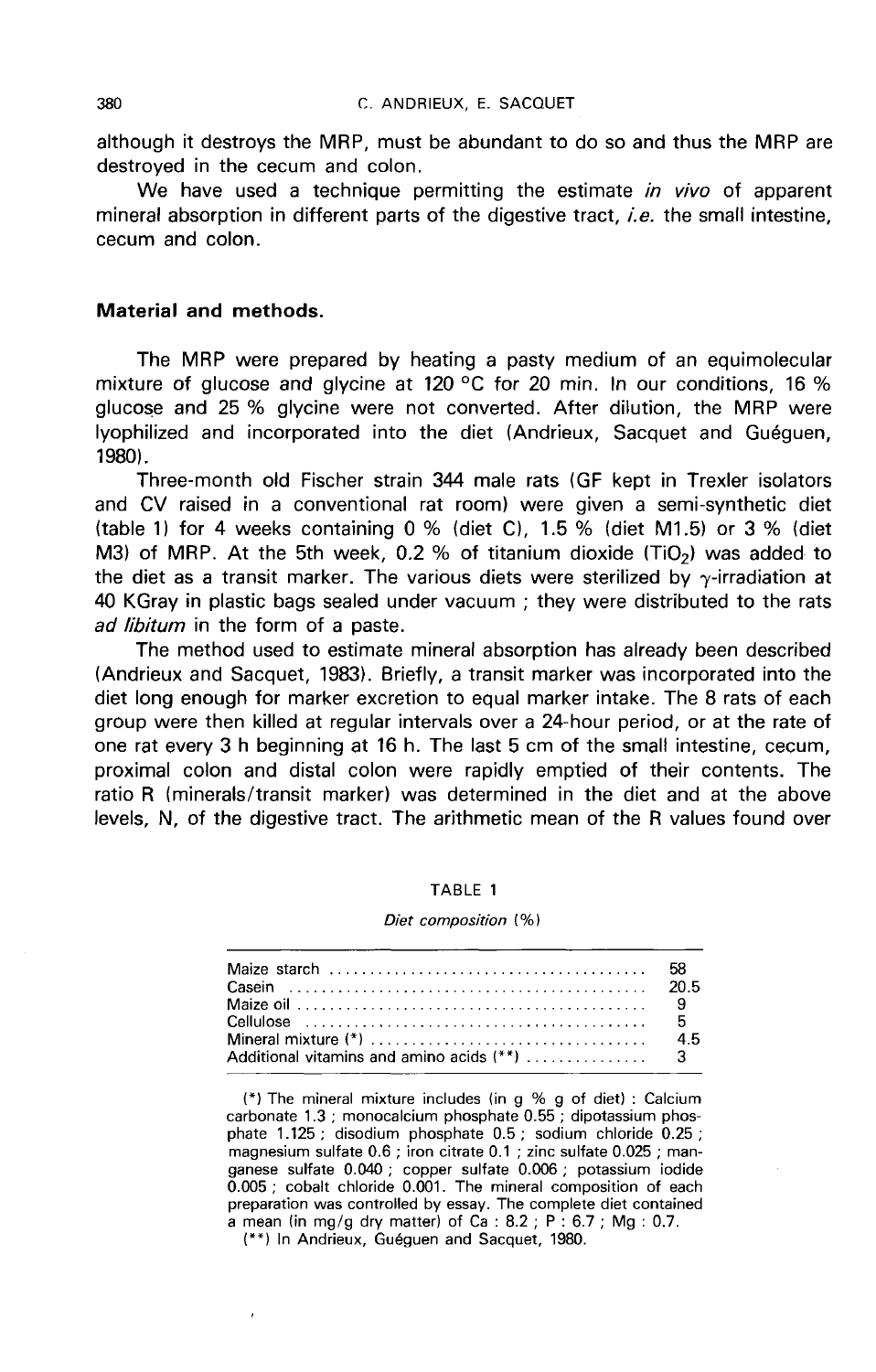24 h compared to the R value of the diet gave mean apparent mineral absorption between intake and a level. N, of the digestive tract.

Apparent absorption, A, was expressed in percentage of mineral ingested by the formula :

$$
A = (1 - \frac{\overline{R} \text{ level } N}{\overline{R} \text{ of diet}}) \times 100
$$

The results, expressed by the mean  $\pm$  SEM, were analysed statistically by the method of Neuman-Keuls modified by Duncan (1955).

Analytical methods. — The TiO<sub>2</sub>, insoluble in strong acids and bases, was easily separated from the calcium and the other minerals after the samples had been ashed as follows. 100 to 200 mg of dry matter were ashed at 550 °C for 16 h. This separated from the calcium and the other minerals after the samples had been<br>ashed as follows. 100 to 200 mg of dry matter were ashed at 550 °C for 16 h. This<br>ash was re-dissolved in 10 % hot HNO<sub>3</sub> and the insoluble TiO<sub></sub> from the other minerals by centrifugation at 35 000  $\times$  g for 10 min. All the minerals, except P, were assayed in the supernatant by atomic absorption spectrometry (apparatus IL 151). Phosphorus was assayed by Misson's reaction.<br>The TiO<sub>2</sub> was mixed in potassium sulfate acid and dissolved at 100 °C in<br>H<sub>2</sub>SO<sub>4</sub> 2N. The addition of H<sub>2</sub>O<sub>2</sub> caused a staining reaction pro The TiO<sub>2</sub> was mixed in potassium sulfate acid and dissolved at 100 °C in  $H_2SO_4$  2N. The addition of  $H_2O_2$  caused a staining reaction proportional to the amount of TiO<sub>2</sub>. Staining intensity was determined at 410 nm. revealed the marker when  $10 \mu$ g or more of it were present.

# Results.

Dietary intake, body weight and cecal weight (table  $2$ ).  $-$  The amount of dietary intake by the 48 rats was 13.05  $+$  1.4 g, it was not significantly changed by the ingestion of MRP. The body weight of GF rats ingesting diet M3 was a little lower than that of the other rats. The weight of the cecal contents was not changed but cecal water content was higher in the GFM1.5 and M3 groups than in the GFC group.

| Type of rats                       | Germfree (GF) |                  |    | Conventional (CV)                                                                                                                                                 |      |             |  |
|------------------------------------|---------------|------------------|----|-------------------------------------------------------------------------------------------------------------------------------------------------------------------|------|-------------|--|
| <b>Diet</b>                        |               | M <sub>1.5</sub> | MЗ |                                                                                                                                                                   | M1.5 | MЗ          |  |
| Body weight (g)<br>Weight of cecal |               |                  |    | $314 \pm 4^b$ $310 \pm 4^b$ $288 \pm 3^a$ $302 \pm 5^b$ $310 \pm 3^b$                                                                                             |      | $308 + 5^6$ |  |
| content (g)                        |               |                  |    | $14.5 \pm 0.3^{\circ}$ 14.2 $\pm$ 0.2 <sup>f</sup> 13.7 $\pm$ 0.6 <sup>f</sup> 2.40 $\pm$ 0.14 <sup>c</sup> 3.4 $\pm$ 0.2 <sup>d</sup> 4.3 $\pm$ 0.3 <sup>e</sup> |      |             |  |
| Cecal water<br>content $(\%)$      |               |                  |    | $82.2 \pm 0.5^{\circ}$ 87.0 $\pm$ 0.4' 87.6 $\pm$ 0.5' 76.6 $\pm$ 0.7 <sup>9</sup> 77.7 $\pm$ 0.3 <sup>9</sup> 77.8 $\pm$ 0.1 <sup>9</sup>                        |      |             |  |

TABLE 2 Weight of body and of cecum.

Results are shown in  $\overline{m}$   $\pm$  SEM (8 rats per lot).

Values with the same superscript are not significantly different  $(P < 0.05)$  according to the Newman-Keuls test.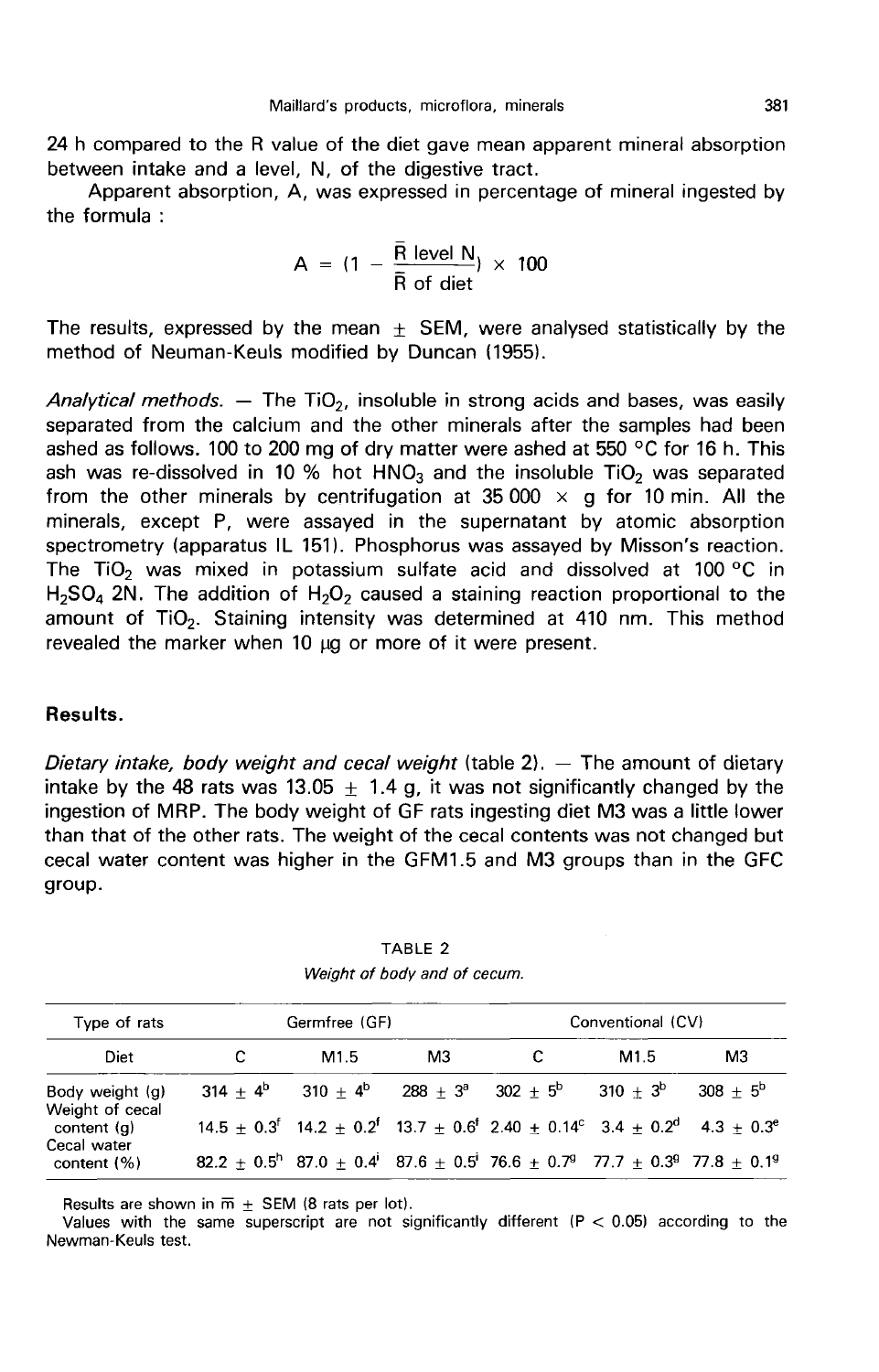### C. ANDRIEUX. E. SACOUFT

The ingestion of MRP did not affect the body weight of CV rats. On the contrary, the more MRP there were in the diet, the higher was the weight of the cecal contents. Cecal water content was not changed significantly.

*Mineral absorption.*  $-$  The total apparent mineral absorption of GF rats could not be computed due to poor separation of feces and urine. This estimate was made by measuring absorption between the mouth and the distal colon.

*Calcium* (table 3).  $-$  GF rats ingesting diet M3 showed lower apparent Ca absorption from the mouth to the terminal ileum than the other groups of rats. This effect was not compensated for in the cecum or colon and Ca retention was lower in this group than in the control group. Absorption was not significantly reduced with diet M1.5, although Ca retention was significantly lower. CV rats ingesting MRP also showed lower apparent Ca absorption in the small intestine ;

TABLE 3 Apparent absorption of calcium from intake to a digestive tract level total apparent absorption and retention (in % of intake).

| Type of rats<br>Diet<br>Level                                                                                            |                | Germfree (GF)                                                                                         |                                                                                          | Conventional (CV)                                                                         |                                                                                    |                                                                               |
|--------------------------------------------------------------------------------------------------------------------------|----------------|-------------------------------------------------------------------------------------------------------|------------------------------------------------------------------------------------------|-------------------------------------------------------------------------------------------|------------------------------------------------------------------------------------|-------------------------------------------------------------------------------|
|                                                                                                                          | С              | M <sub>1.5</sub>                                                                                      | M3                                                                                       | C                                                                                         | M <sub>1.5</sub>                                                                   | M3                                                                            |
| Terminal ileum $19.0 + 2.4^{bc}$<br>Cecum $25.3 \pm 1.5^d$<br>Proximal colon $26.8 \pm 2.3$ <sup>d</sup><br>Distal colon | $27.6 + 1.4^d$ | $16.1 + 3.6^{ab}$<br>$21.7 + 1.6^{bcd}$<br>$22.4 \pm 1.4^{\text{bcd}}$<br>$22.4 + 1.3$ <sup>bcd</sup> | $13.2 + 3.6^a$<br>$14.3 + 2.4^{ab}$<br>$17.6 + 1.7$ <sup>ab</sup><br>$18.3 \pm 2.0^{bc}$ | $17.8 \pm 3.4^{\rm DC}$<br>$21.1 + 1.4^{bcd}$<br>$20.7 + 1.7^{bcd}$<br>$21.8 + 1.4^{bcd}$ | $11.0 + 3.1^a$<br>$23.0 \pm 1.0^{bcd}$<br>$21.3 + 1.3^{bcd}$<br>$23.9 + 2.3^{bcd}$ | $12.5 + 3.6^a$<br>$22.9 \pm 2.3^{bc}$<br>$23.0 + 1.3^{bcd}$<br>$25.0 + 1.2^d$ |
| Total absorp-<br>tion (from in-<br>take to feces)                                                                        |                |                                                                                                       |                                                                                          |                                                                                           | $21 + 1.3^{\text{bcd}}$ $23.0 + 1.4^{\text{bc}}$ $24.9 + 1.0^{\text{d}}$           |                                                                               |
| Retention                                                                                                                | $25.5 + 1.2^d$ |                                                                                                       |                                                                                          | $18.0 \pm 2.2^{\text{bc}}$ $16.2 \pm 1.4^{\text{ab}}$ $18.1 \pm 1.2^{\text{bc}}$          | $20.5 \pm 1.6^{\mathrm{bc}}$                                                       | $19.3 \pm 1.2^{\text{bcd}}$                                                   |

Results are shown in  $\overline{m}$  + SEM (8 rats per lot).

Values with the same superscript are not significantly different  $(P < 0.05)$  according to the Newman-Keuls test.

this effect was significant with diets M1.5 and M3. Contrary to GF rats, this effect was entirely compensated for in the cecum and colon.

*Phosphorus* (table 4).  $-$  Apparent P absorption was not modified significantly by the ingestion of MRP in any part of the digestive tract in either GF or CV rats. On the other hand, phosphorus retention was lower in GFM3 rats than in the other groups, suggesting an increase in urinary P excretion in these rats.

*Magnesium* (table 5).  $-$  Apparent magnesium absorption in the small intestine was significantly reduced in GFM3 rats. Mg absorption in the hindgut was about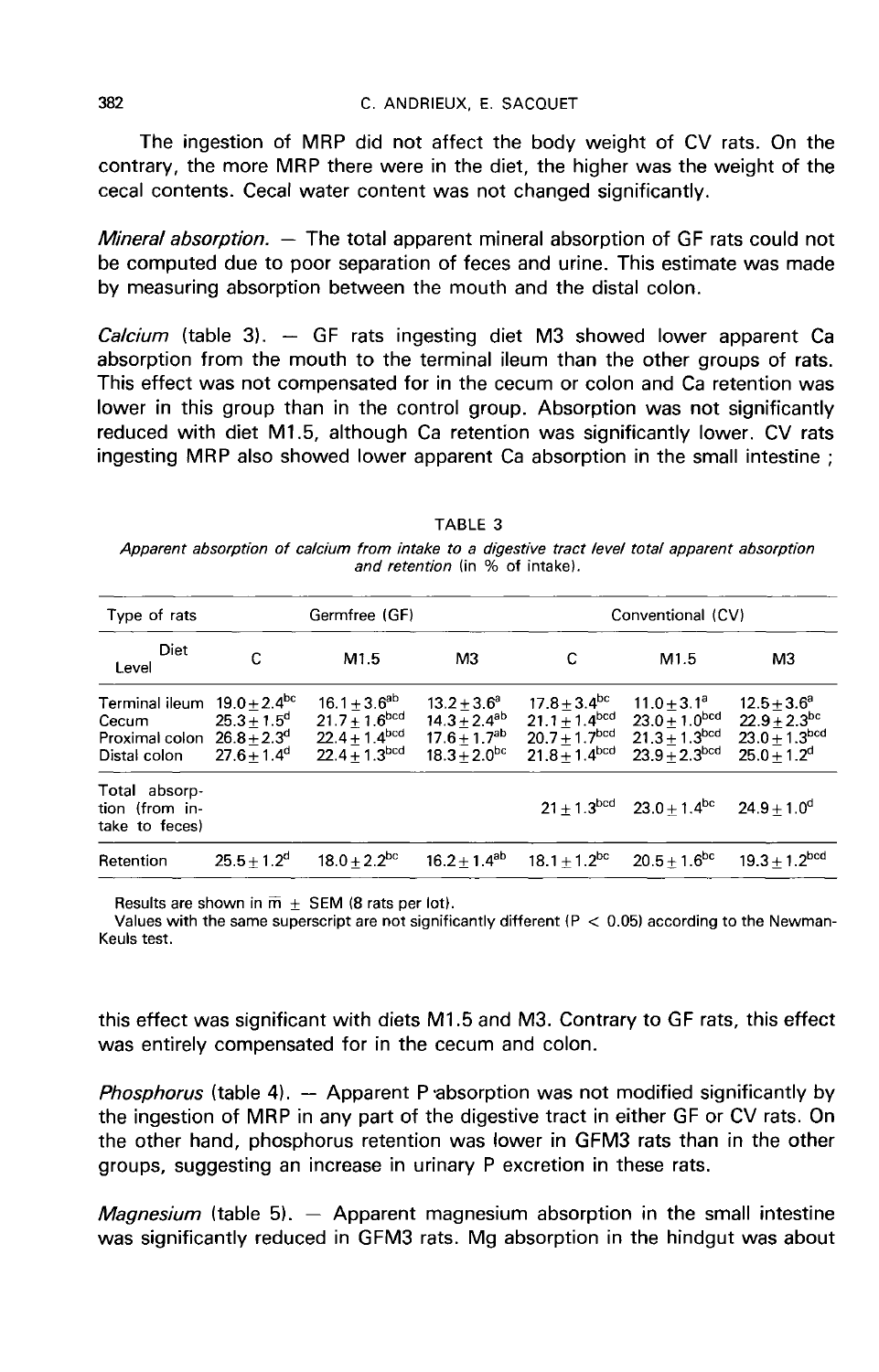| TABLE |  |
|-------|--|
|-------|--|

| Type of rats<br>Diet<br>Level                                                                                                                |                | Germfree (GF)                                                                                               |                                                                                                      | Conventional (CV)                                                                      |                                                                                     |                                                                                                     |
|----------------------------------------------------------------------------------------------------------------------------------------------|----------------|-------------------------------------------------------------------------------------------------------------|------------------------------------------------------------------------------------------------------|----------------------------------------------------------------------------------------|-------------------------------------------------------------------------------------|-----------------------------------------------------------------------------------------------------|
|                                                                                                                                              | с              | M <sub>1.5</sub>                                                                                            | M3                                                                                                   | C                                                                                      | M1.5                                                                                | MЗ                                                                                                  |
| Terminal ileum $45.3 + 3.7$ <sup>ab</sup><br>Cecum $49.4 + 1.4$ <sup>bc</sup><br>Proximal colon $50.0 \pm 1.8$ <sup>bc</sup><br>Distal colon | $52.2 + 1.6^c$ | $50.0 + 1.8$ <sup>bc</sup><br>$51.8 + 1.5$ <sup>bc</sup><br>$48.2 + 1.9$ <sup>bc</sup><br>$50.0 + 1.2^{bc}$ | $47.4 \pm 1.9$ <sup>bc</sup><br>$49.4 + 1.3$ <sup>bc</sup><br>$45.7 + 1.8^{ab}$<br>$47.7 + 2.3^{bc}$ | $40.1 + 2.4^a$<br>$49.0 + 2.0^{bc}$<br>$50.2 + 2.3$ <sup>bc</sup><br>$49.2 + 1.1^{bc}$ | $42.0 + 3.3^a$<br>$51.0 + 1.0^{bc}$<br>$51.8 + 1.3^c$<br>$53.8 + 1.6$ <sup>bc</sup> | $40.0 + 3.4^a$<br>51.4 $\pm$ 1.4 <sup>bc</sup><br>51.8 $\pm$ 1.5 <sup>bc</sup><br>$51.8 + 1.7^{bc}$ |
| Total absorp-<br>tion (from in-<br>take to feces)                                                                                            |                |                                                                                                             |                                                                                                      | $46.1 \pm 1.3^{ab}$                                                                    | $52.6 + 0.9$ <sup>bc</sup>                                                          | $52.4 + 1.3^{\circ}$                                                                                |
| Retention                                                                                                                                    | $17.0 + 1.7d$  | $19.8 + 3.7^{\circ}$                                                                                        | $10.1 + 2.7^e$                                                                                       | $15.9 + 1.6^d$                                                                         | $16.5 + 1.1^d$                                                                      | $18.3 + 1.3^{\circ}$                                                                                |

Apparent absorption of phosphorus from intake to a digestive tract level, total apparent absorption and retention (in % of intake).

Results are shown in  $\overline{m}$  + SEM (8 rats per lot).

Values with the same superscript are not significantly different  $(P < 0.05)$  according to the Newman-Keuls test.

#### TABLE 5

Apparent absorption of magnesium from intake to a digestive tract level, total apparent absorption and retention (in % of intake).

| Type of rats<br>Diet<br>Level                                                                         |                                                        | Germfree (GF)                                                                                      |                                                                                               | Conventional (CV)                                                                                 |                                                                                                          |                                                                                                |
|-------------------------------------------------------------------------------------------------------|--------------------------------------------------------|----------------------------------------------------------------------------------------------------|-----------------------------------------------------------------------------------------------|---------------------------------------------------------------------------------------------------|----------------------------------------------------------------------------------------------------------|------------------------------------------------------------------------------------------------|
|                                                                                                       | c                                                      | M <sub>1.5</sub>                                                                                   | M <sub>3</sub>                                                                                | C                                                                                                 | M1.5                                                                                                     | M3                                                                                             |
| Terminal ileum $28.8 + 5.0^{6c}$<br>Cecum<br>Proximal colon $67.3 + 1.5$ <sup>f</sup><br>Distal colon | $66.9 + 1.1$ <sup>f</sup><br>$69.0 + 1.5$ <sup>f</sup> | $30.6 + 3.3^{\circ}$<br>$62.0 + 1.6$ <sup>f</sup><br>$67.0 + 1.6$ <sup>f</sup><br>$68.3 + 2.3^{f}$ | $15.4 + 5.0^a$<br>$51.9 + 3.3$ <sup>de</sup><br>$54.2 + 2.8^e$<br>55.1 $\pm$ 1.8 <sup>e</sup> | $27.1 \pm 3.5^{bc}$<br>$43.8 + 2.1^d$<br>$46.1 + 2.7$ <sup>de</sup><br>$46.5 + 2.5$ <sup>de</sup> | $11.5 + 3.9^a$<br>$46.1 + 1.6$ <sup>de</sup><br>$48.5 + 1.4$ <sup>de</sup><br>$52.3 + 1.4$ <sup>de</sup> | $15.3 + 2.5^a$<br>51.1 $\pm$ 2.9 <sup>de</sup><br>$51.8 + 2.1$ <sup>de</sup><br>$54.2 + 1.9^e$ |
| Total absorp-<br>tion (from in-<br>take to feces)                                                     |                                                        |                                                                                                    |                                                                                               | $45.0 \pm 1.4^d$                                                                                  | $52.0 \pm 1.2^{\rm de}$                                                                                  | $58.4 + 1.4^e$                                                                                 |
| Retention                                                                                             | $26.8 \pm 1.2^{\rm bc}$                                | $17.3 + 2.1a$                                                                                      | $15.3 + 1.6^a$                                                                                | $17.0 + 1.5^a$                                                                                    | $15.4 + 1.8^a$                                                                                           | $16.5 + 1.3^a$                                                                                 |

Results are shown in  $\overline{m}$  + SEM (8 rats per lot).

Values with the same superscript are not significantly different ( $P < 0.05$ ) according to the Newman-Keuls test.

equal in the various groups of GF rats so that total absorption (estimated from intake to the distal colon) remained lower in GFM3 rats. Mg retention was lower in the GFM1.5 and M3 groups than in the controls, indicating an increase in urinary excretion of Mg in group M1.5. MRP reduced Mg absorption in the small intestine of CV rats ; as in the case of calcium, this effect was significant in the CVM1.5 and M3 groups. It was entirely compensated for in the cecum and colon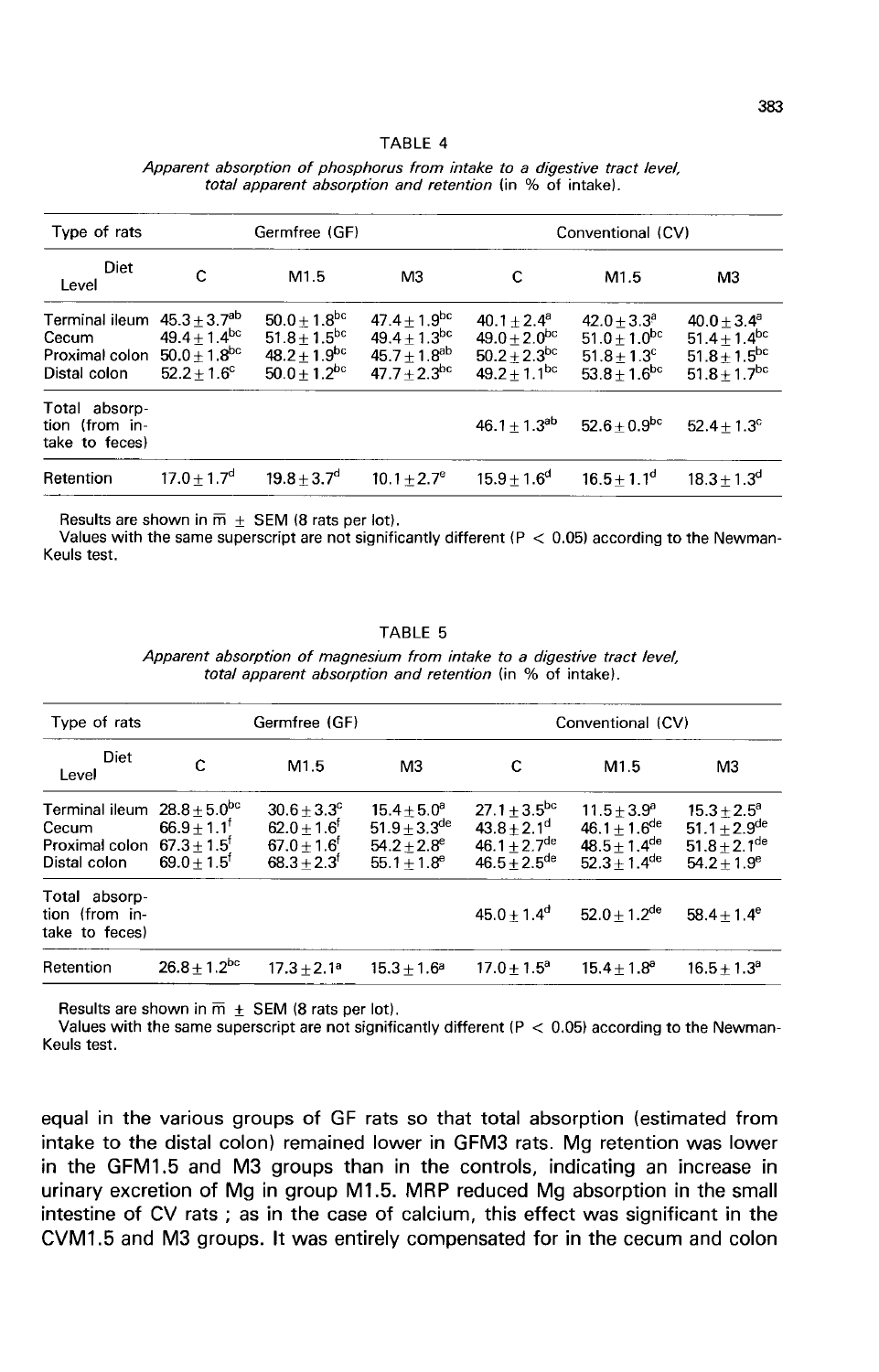by an increase in apparent Mg absorption. In group CVM3, total absorption was higher than in the other groups but retention was comparable, resulting from an effect of MRP on urinary excretion of magnesium.

# Discussion and conclusions.

These results show that MRP prepared from glycine and glucose changed the apparent absorption of some minerals. They reduced apparent Ca and Mg absorption in the small intestine of GF and CV rats. On the contrary, they had no effect on apparent P absorption. The lower retention of P in GF rats ingesting MRP might be related to a lower Ca retention. The lower apparent absorption of Ca and Mg in the small intestine could be due either to MRP-mineral binding or to MRP action on enterocyte metabolism. Favoring the first hypothesis is the fact that divalent ions in vitro speed up the formation of MRP (Reynold, 1965) and that Ca stabilizes some of their constituents (Petit, 1959). However, Mg and Ca absorption was not significantly lower in the cecum and colon of GF rats. The difference in absorption between the ileum and distal colon was about 40 % for Mg in the three groups of GF rats ; it was not significantly lowered by MRP for Ca : 8.6, 6 and 5 % in GFC, GFM1.5 and GFM3, respectively. This would indicate that MRP action in vivo was not due to MRP-mineral binding because absorption would have been reduced all along the digestive tract. On the other hand, the second hypothesis, *i.e.* the direct action of MRP on enterocytes, would explain the observed effect of MRP on disaccharidase activity (Lee, Chichester and Lee, 1977) and on protease and amylase activities, suggesting that the action of these substances is generally antienzymatic (Adrian, 1974).

Contrary to GF rats, apparent mineral absorption in the cecum of CV rats was favored by MRP. The higher the MRP content of the diet, the greater was the effect. Previously the rare authors who studied the effect of MRP on mineral metabolism showed an increase in calcium absorption in CV rats (Adrian and Boisselot-Lefebvres, 1977 ; Senior, Wolinsky and Brinkman, 1978). This increase of apparent calcium absorption was not significant in our experiment. On the other hand, total apparent absorption of magnesium and phosphorus was higher in group CVM3 than in the controls. The unfavorable effect of MRP in the small intestine was thus entirely compensated for by MRP. formation in the colon. In the present state of our knowledge, it is difficult to determine the mechanism by which microflora hydrolysis of MRP contributes to an increase in mineral absorption in the cecum. It may be that these hydrolized products act on mucosal permeability or that their absorption shown by some authors (Tanaka, Lee and Chichester, 1975 ; Johnson, -Baker and Perkins, 1979) is accompanied by mineral absorption. The increase in cecal weight and thus of the cecal absorptive surface would also increase the absorption of certain minerals. In GF which have a large cecum, the absorption of Ca, Mg and P is higher at this level. Whatever the mechanism, the best absorption of Mg and P in CVM3 rats was not accompanied by an increase in the retention of these minerals. Some authors have shown considerable urinary excretion of MRP or of their bacterial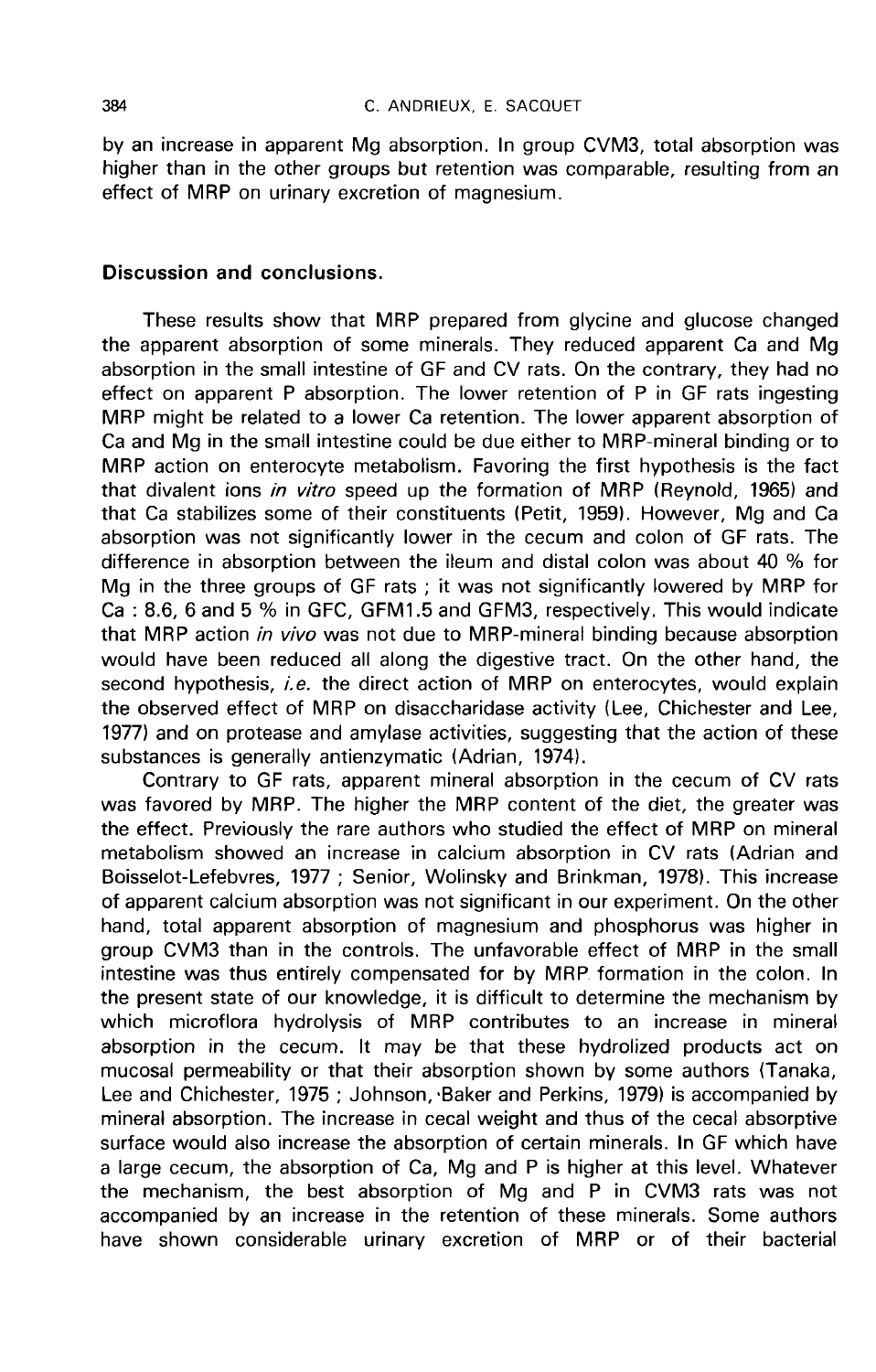metabolites (Mori and Nakatsuji, 1977 ; Tanaka, Lee and Chichester, 1975) and renal hypertrophy as a result of their ingestion (Adrian, 1974 ; Adrian, Boisselot-Lefebvres, 1977). The increased urinary excretion of minerals could be related to the excretion of MRP.

> Reçu en novembre 1983. Accepte en février 1984.

## Résumé. Effet des produits de la réaction de Maillard sur l'absorption apparente des minéraux, à différents niveaux du tractus digestif. Rôle de la flore.

L'ingestion de produits de la réaction de Maillard (PRM), préparés par chauffage de glycine et de glucose, aux taux de 1,5 et 3 % dans un aliment irradié, provoque chez des rats axéniques (GF) et holoxéniques (CV) une modification de l'absorption apparente du calcium et du magnésium. L'absorption de ces minéraux est réduite dans l'intestin grêle des rats CV et GF, peut-être par action des PRM sur le métabolisme de l'entérocyte. Cet effet est compensé, chez les seuls rats CV, par une augmentation de l'absorption de ces minéraux au niveau du caecum. La présence de la flore microbienne, l'augmentation du volume caecal chez les rats CV, suggèrent que la fermentation des PRM est responsable de l'absorption accrue des minéraux dans le caecum et le côlon. Cependant, bien que l'absorption apparente totale du calcium, du magnésium et du phosphore soit plus importante chez les rats CV qui ingèrent des PRM, leur excrétion urinaire est également plus élevée et la rétention de ces minéraux n'est pas améliorée. Chez les rats GF, l'effet des PRM n'est pas compensé dans le caecum et la rétention des minéraux est significativement réduite.

#### References

- ADRIAN J., 1974. Nutritional and physiological consequences of the Maillard reaction. World Rev. Nutr. Diet., 19, 71-122.
- ADRIAN J., BOISSELOT-LEFEBVRES J., 1977. Interrelations entre les produits de la reaction de Maillard et le métabolisme calcique. Cah. Nutr. Diet., 12, 233-234.
- ADRIAN J., FRANGNE R., 1973. La réaction de Maillard. 8. Influence des prémélanoïdines sur la digestibilité azotée et la protéolyse. Ann. Nutr. Alim., 27, 111-123.
- ANDRIEUX C., GUEGUEN L., SACQUET E., 1980. Effects of lactose and mode of sterilization of a lactose diet on mineral metabolism in germfree and conventional rats. Reprod. Nutr. Dévelop., 20, 119-138.
- ANDRIEUX C., SACQUET E., 1983. Effect of microflora and lactose on the absorption of calcium, phosphorus and magnesium in the hindgut of the rat. Reprod. Nutr. Dévelop., 23, 259-271.
- ANDRIEUX C., SACQUET E., GUEGUEN L., 1980. Interactions between Maillard's reaction products, the microflora of the digestive tract and mineral metabolism. Reprod. Nutr. Déve-/op., 20, 1061-1069.
- DUNCAN D. B., 1955. Multiple range and multiple F Tests. Biometrics, 11, 1-42.
- LEE C. M., CHICHESTER C. 0., LEE T. C., 1977. Effect of Maillard reaction products on disaccharidase activities in the rat. J. agric. Food. Chem., 25, 775-778.
- JOHNSON G. H., BAKER D. H., PERKINS E. G., 1979. Nutritional implications of the Maillard reaction. The metabolism of fructose-phenylalanine in the rat. J. Nutr., 109, 590-596.
- MORI B., NAKATSUJI H., 1977. Utilization in rats of <sup>14</sup>C-L lysine-labeled casein browned by aminocarbonyl reaction. Agric. biol. Chem., 41, 345-350.
- NESHEIM M. C., CARPENTER K. J., 19667. The digestion of heat-damaged protein. Brit. J. Nutr., 21, 399-411.
- PETIT L., 1959. Recherches sur la réaction de Maillard. Ann. Technol., 1, 5-33.